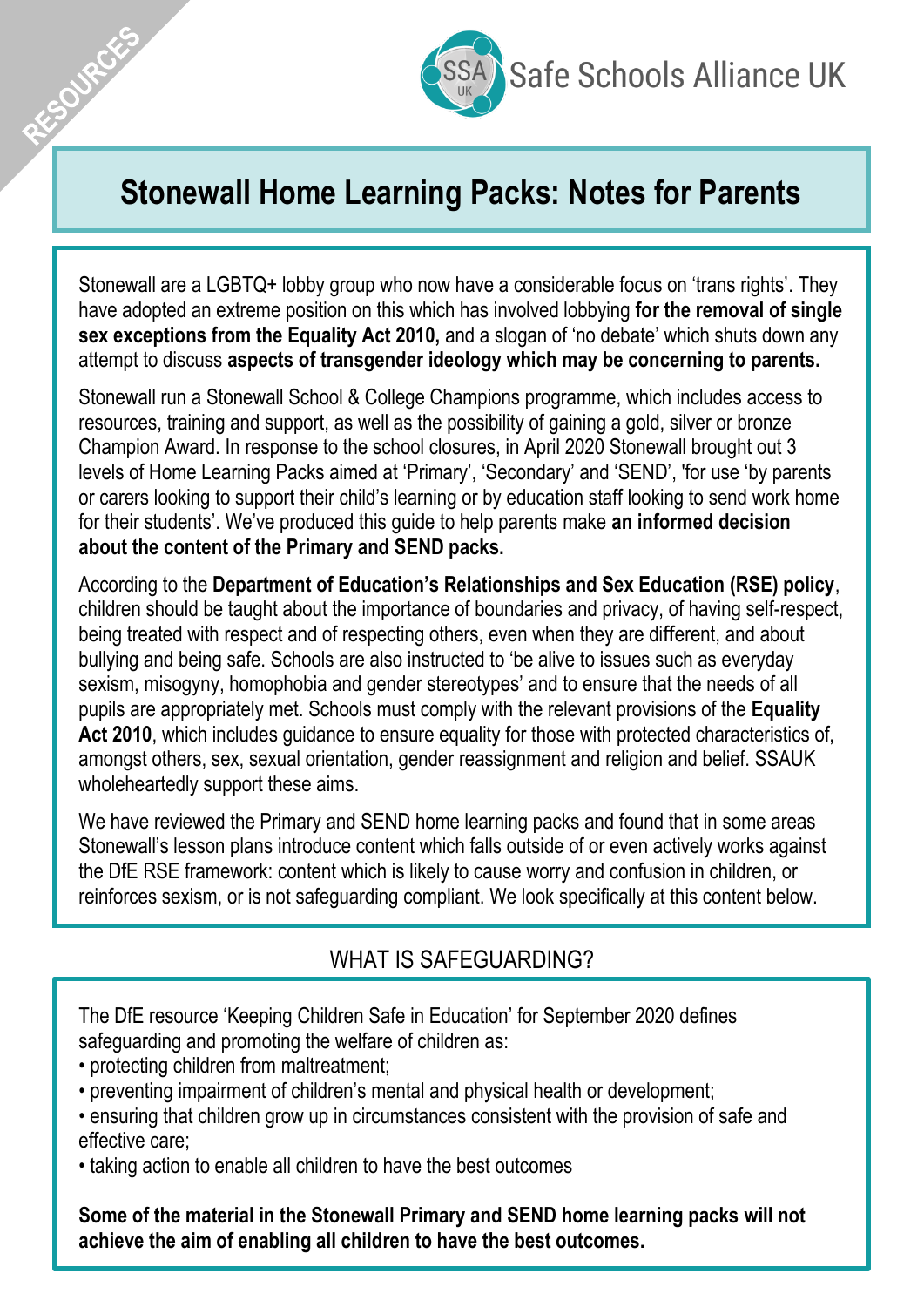#### BIOLOGICAL INACCURACY

Children from age 4 are being taught that everyone, including parents, can be wrong about something as fundamental as a child's sex: whether they are a boy or a girl. They are being taught that 'women' can become fathers and that males can be 'mistakenly' recognised as females at birth.

Children from age 4 are being taught to use a pronoun (he/she) for people which does not describe their sex and which is applied to a person's whole life, even before they 'transitioned'.

#### **This will be confusing and potentially distressing and does not comply with safeguarding, which relies on the naming of biological reality.**

Children need to have the confidence that they understand how to recognise and name body parts. This is **an established part of child safeguarding** and enables children to develop the language which may help them to **report abuse**. Children who are being abused must learn **to trust their own perception of reality** before they can start to question the story that their abuser is telling them. This should not be undermined by telling them that sometimes what they see as true is actually false in a special way that most people cannot see or understand.

Children need to understand the facts about male and female anatomy and their roles in reproduction at the appropriate time and should not be confused before most have even learnt the basics.

## SEXIST STEREOTYPING

Children from age 4 are being taught that **a man can become a woman and vice versa** and that this transition can happen through a change of name and clothes. They are therefore being taught that clothing choice demonstrates not someone's personality but their 'real' sex. A suit and short hair is shown to transform someone from a girl to a boy. A man is shown as changing to wear dresses and skirts and having long hair upon transitioning to a 'woman'.

Children are taught that there are masculine/ male interests and feminine/female ones, effectively teaching children that **there are male and female brains and personalities.**  Teaching this will **increase sexism** among children and within the school community. It will also cause distress in children who do not fit in with the stereotypes often ascribed to their sex. These children may wonder if they are 'really' the opposite sex, and a mistake has been made.

Children are being taught that a person can know that they are a girl or a boy, man or a woman 'inside'. This is an ideological position which is not evidenced-based and therefore should not be taught or implied to children.

## LACK OF LESBIAN ROLE MODELS

There are **no positive lesbian role models** in the primary or SEND home learning packs. There are no real-life lesbian role models at all. In the two animated representations of lesbian relationships, one lesbian relationship is presented as heterosexual, because one girl reveals that she is really a boy 'inside', and in the other the two women are parted never to be together again.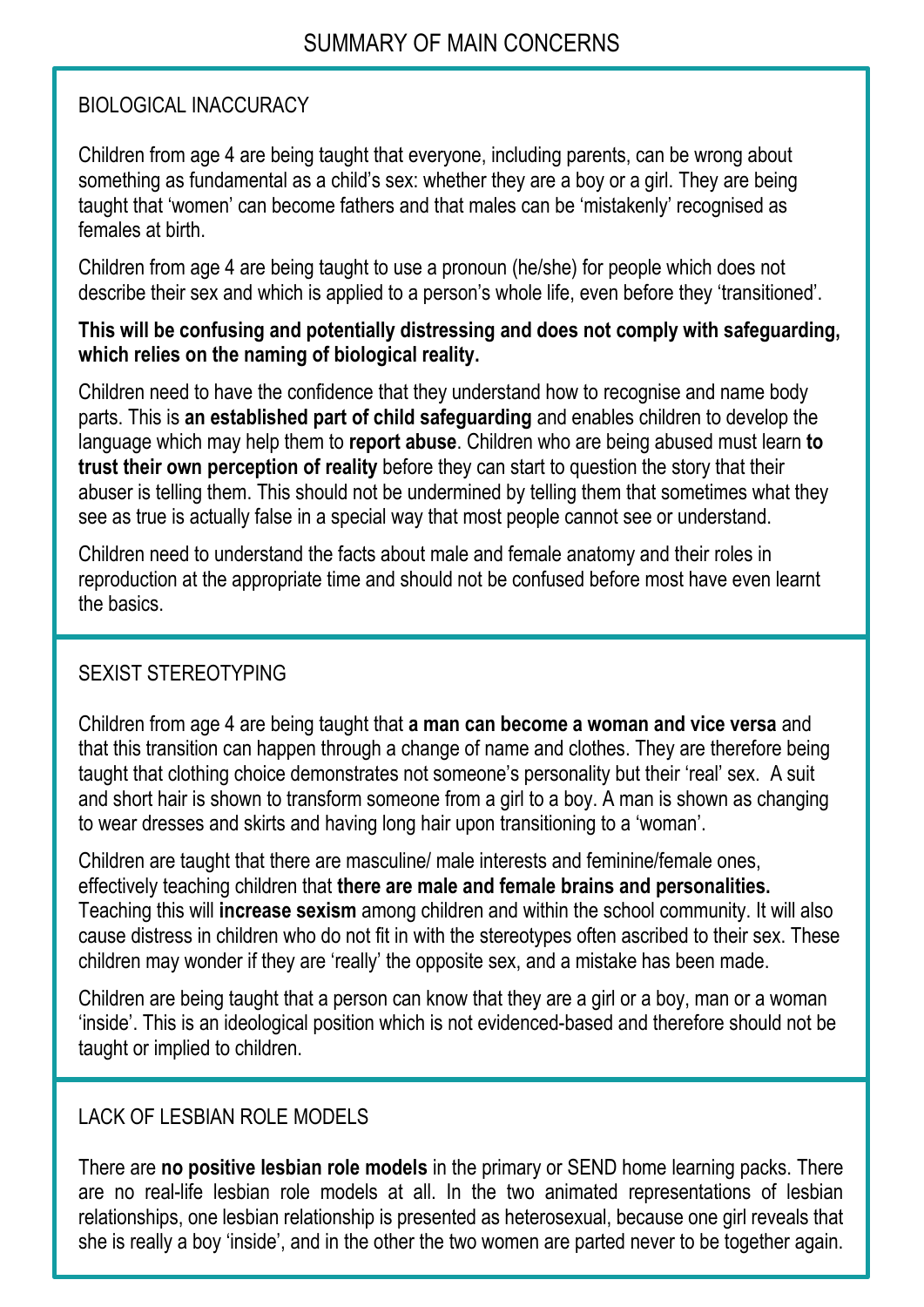#### ROBERTA COWELL

In the Primary pack from Reception onwards, and in the SEND pack, children learn about Roberta Cowell, who was a racing driver and the first person to undergo sex reassignment surgery in the UK. There is a video, linked craft and reading / writing activities, and accompanying fact files for KS2 at 3 different levels of complexity. There is no guidance given for age or ability on the SEND pack other than splitting the activities into 'simpler, 'most learners' and 'trickier'.

The video, from 1957, shows Cowell racing and explains that Cowell is also a past record holder 'but in those days, she was a man'. The children are informed that this is old-fashioned and that 'today we would say that Roberta was a racing driver before **her** transition and after **her** transition. Roberta was trans, this means that when she was born people thought she was a boy, but when she got older she told them "I'm a woman, please call me Roberta."'

**Children from age 4, including children with SEND, are therefore being taught that people can be wrong about the sex of a child from birth**, and that someone can think that they are a boy and can be given a boy's name when they are really a girl. The idea that adults could get something this fundamental about them wrong will **confuse and worry children**.

Children are told that 'when she was born, everyone thought that she was a boy and she was given a boy's name' and that when she grew up she 'met a woman… got married… and had two children'. They are therefore introduced to the idea that someone who was wrongly thought to be male then becomes a parent. How has he fathered a child if he is not male? No explanation is given for this, therefore **confusing children about reproduction** and the role the sexes play in it. Instead, it is implied that an important part of being a woman involves having long hair and wearing skirts and dresses. This makes it very difficult to teach children that 'male' and 'female' are biological categories which don't determine their interests or abilities, which is a key message in **tackling sexism**.

The children are told that after the war Cowell 'was a racing driver… but that Roberta began to feel very bad about herself and her body. People still thought she was a man.' So Cowell 'changed her name to Roberta, grew her hair long and started to wear skirts and dresses'. Here children are introduced to idea that people may feel very bad about their bodies, and that a possible reason is that everyone has made a mistake about their sex. **Children who are on the autism spectrum, or who have suffered childhood sexual abuse, and who are therefore more likely to 'feel bad about their bodies', are very badly served by this message.**

There is no recognition of the difference between Cowell's life and that of most women in the 1950s. The pronouns 'she' and 'her' are used to describe Cowell's time in the RAF, suggesting that women could be a pilots during WWII. At the end of the video the voiceover says that despite not going 'flat out' in a borrowed car 'she still breaks the women's record for the climb'. No comment is made about the fairness of **a male breaking a women's sporting record**.

The use of Cowell as a role model does not fit with the DfE's RSE policy focus of 'families of many forms provide a nurturing environment for children'. Cowell [abandoned his daughters](https://www.telegraph.co.uk/goodlife/11941341/The-true-story-behind-Britains-first-transsexual-woman.html) at age 4 and 6 when he separated from their mother. He got a surgeon friend to secretly remove his testicles, which allowed him to falsely claim that he was intersex, and to alter the sex on his birth certificate. To support this, he chose to claim that his daughters were a product of his exwife's affairs and refused attempts to re-establish contact; a source of life-long sadness for them.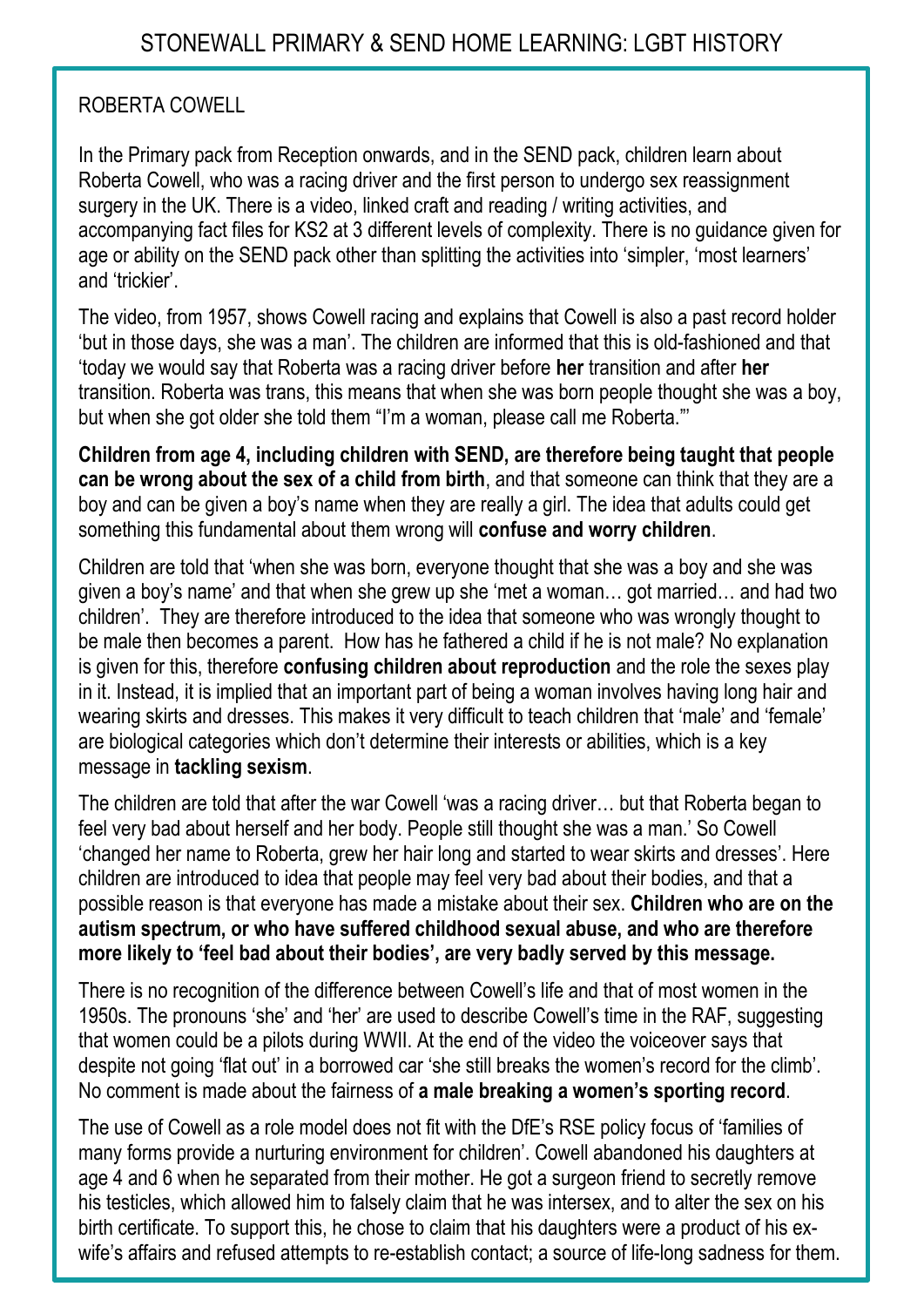#### ALAN L. HART

From age 7 in the Primary pack (not covered in the SEND pack) children are taught about Alan L Hart, a doctor from the USA who did some important research on TB in the mid-20th century. Born Alberta Lucille, Hart was female and was only attracted to women, however, as this was considered abnormal at the time, she sought psychiatric help. After attempts to 'reverse' her lesbianism failed, she asked a doctor to perform a hysterectomy on her and lived the rest of her life as if she were a man.

There are fact files at 3 different levels of complexity on Hart ('simpler, 'most learners' and 'trickier'), but otherwise no material about her life. Hart was previously considered to be a lesbian role model but is now identified as trans in LGBT history resources. There isn't enough source information to say how much of her decision to transition was due to homophobia and sexism.

The children are taught that 'Alan L Hart had to hide the fact that he was trans. How might it feel to hide something about yourself?' They are then told to 'Write a script or record a short section for a podcast on the importance of being yourself and finding acceptance from others'. There is no exploration of the **restrictions on girls' lives** in the early 20th century or how homophobia may have affected Alan's ability to find acceptance from others.

The fact files state that 'Alan was treated as if he was a girl when he was growing up' and 'Everyone thought he was a girl'. **This will be confusing and upsetting for children who do not feel that they fit in with sex stereotypes**, who may worry that although everyone thinks they are a girl or a boy, everyone may be wrong.

The fact file states that at university 'Alan started to wear suits and change how he looked. He looked more like a man and less like a girl.' And in the 'trickier' fact file we are told that 'In those days, it was mainly men that wore trouser suits. Because people still thought that Alan was a woman, not everyone was kind to him about his appearance.' Children are being taught here that dressing in suits and changing your look is only done for reasons of 'gender identity', rather than frustration with restrictive clothing. **There is no context provided about women's struggles to wear trousers** and play an active role in society.

**Hart herself had strong feelings about women's clothing**: while still known as Lucille she [wrote to a newspaper](http://digitalcollections.lclark.edu/items/show/35408) to ask 'Why, indeed, should men try to dictate what women should wear and not wear?'. She pointed out the hypocrisy of men criticising women for wearing 'thin stockings and low shoes for coolness', when they had much more choice about what to wear**, and argues that the answer is not a 'swathing, formless, all-concealing garment for women', but for society to change**.

Was this a woman who believed she was a man, or a woman who was frustrated by the restrictions placed on her sex? [An excerpt](http://digitalcollections.lclark.edu/items/show/35405) from a medical journal of the time shows how differently the sexes were treated: speculating on her sex, it states that 'this... means more than enslaving a man to female attire…If Dr. Hart is of the male sex… we must accord to the doctor all the privileges of a male.'

The children are given no information about the beliefs of the time in male superiority **and there is no discussion about sexism**. Instead, the way that the fact file is presented means that children will have no idea of the social and political reasons why Hart may have felt more comfortable presenting as a man. **The only idea put forward is that she was really male** and that everybody around her got it wrong.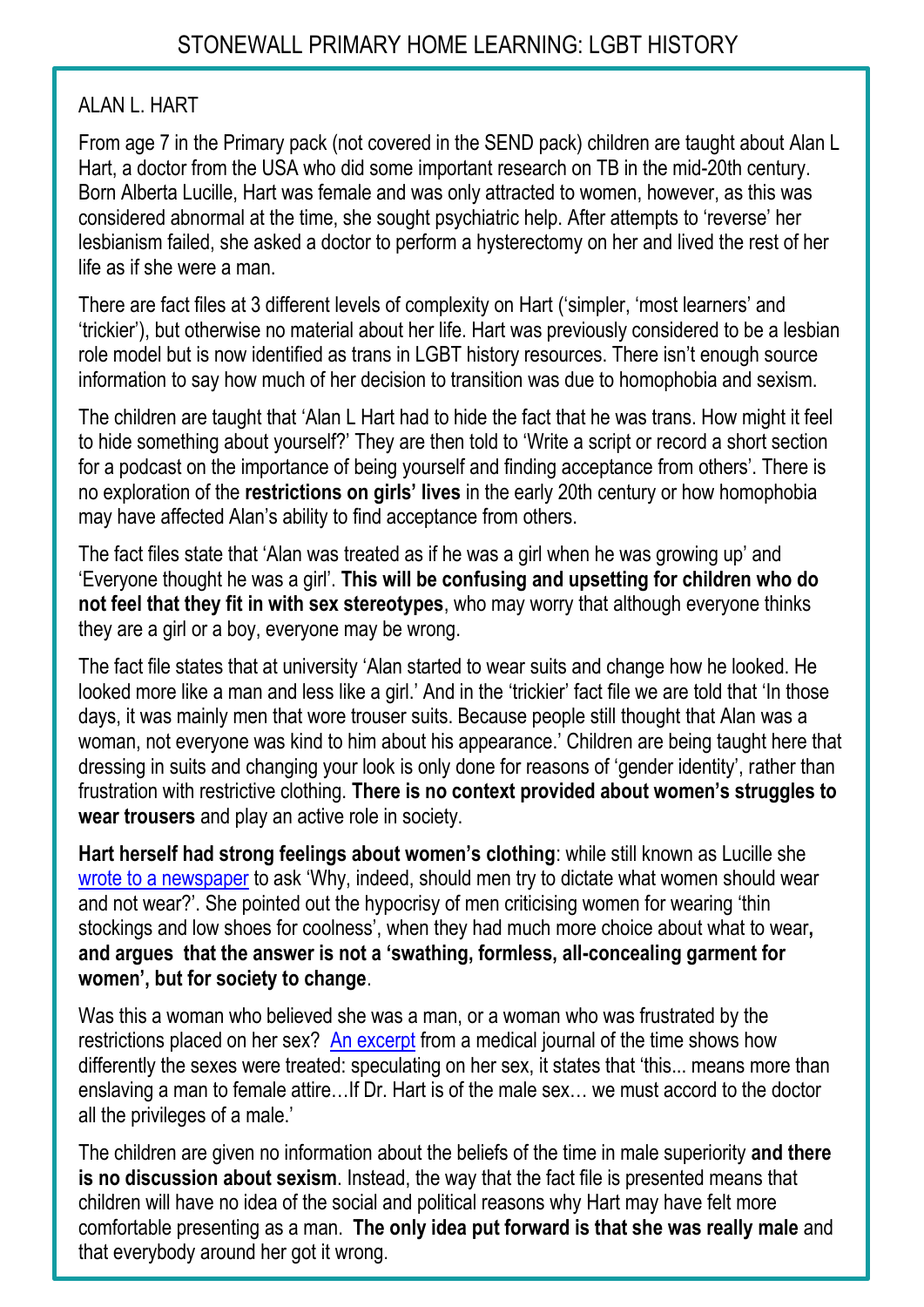## OTHER ROLE MODELS AND SEXISM

In both the Primary and SEND packs the children are also taught about Bayard Rustin, a gay man who fought for racial equality, Alan Turing, a gay man who was a code-breaker during WWII, and Josephine Baker, a bisexual woman who was a dancer, a spy during WWII and a campaigner for racial equality.

The videos for the two men are well-produced cartoons about their whole life and work. The video for Josephine Baker is a recording of her dancing in a Jazz bar wearing revealing clothing. **This does nothing to challenge sexist traditions in recording history whereby men are remembered for their actions while women are remembered for what they looked like.** 

The children are asked to consider the LGBT people that they have learnt about and rate them for creativity, intelligence and bravery. It can be predicted from the materials provided that Josephine Baker would be rated highly for creativity and that the others who are either male or identify as male would be rated for intelligence and bravery, **reinforcing sex stereotypes**.

The children have been introduced to two role models who are described as trans, but none who are described as lesbians. There is a pattern throughout the packs of featuring real life gay men, bisexual women, males who identify as woman, woman who identify as men or who they identify as 'transmen', but not lesbians.



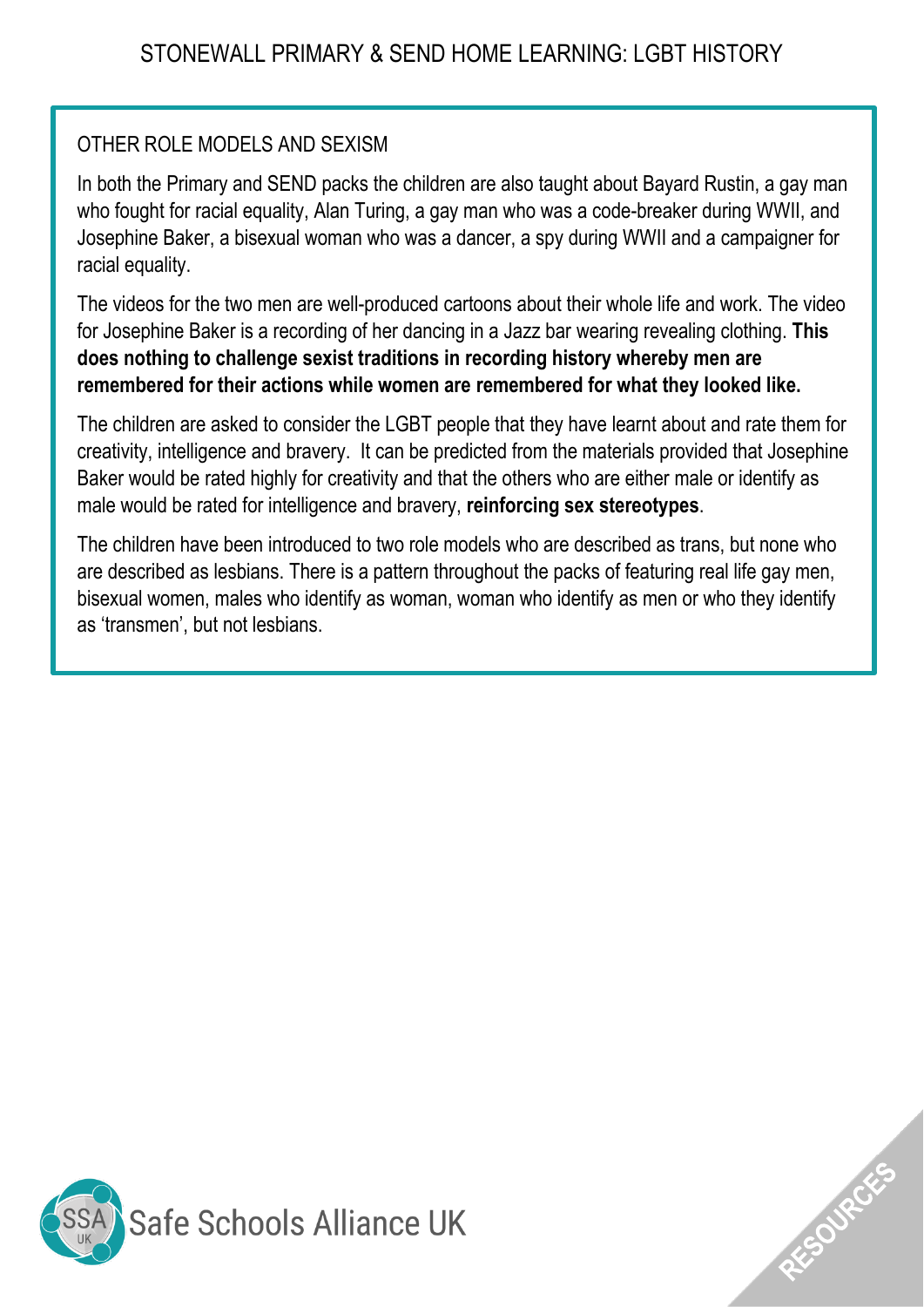#### The Ice Queen and Her Wife

Both the Primary and the SEND Home Learning packs direct all children from ages 4 upwards to watch a video from 'LGBTQ+ and equality educational resource' website 'Pop 'n' Olly' called 'The Ice Queen and her Wife.'

Safe Schools Alliance UK support positive representations of lesbian couples. However unfortunately this video does not deliver a very optimistic message about the possibility of living happily as a lesbian couple.

The ice queen is dressed like the main character from the movie 'Frozen' and has similar powers of ice. She lives in a castle with her wife, Summer, who is magic too because she can make anything flower. The couple are very happy together but one day decide to visit the town. The towns people fear the women's magic, and tell them it isn't welcome, and it would be better if they left. The queen responds to this by taking her wife's hand and walking around.

The voiceover then explains that the townspeople fear their 'magical love' and so they begin to 'tear it apart'. The ice queen and Summer do not fight back and allow themselves to be separated. The couple never meet again despite wandering the world looking for each other, a search which continues even after death: 'for once they had passed from this world to the next, their magical powers continued their quest.' The story ends by saying that they now take it in turns to rest, and this is why we have seasons.

This is a confusing video for children to make sense of. It starts by saying that the townspeople were scared of the magic, but it is then explained that it is magical love that the people are afraid of, on the basis that the townspeople's 'love would now not survive'. No explanation is given that makes sense of why people might think this. The issue is confused by making the prejudice about the non-existent quality of magic, and it is not clear how this is supposed to tie in with portraying different (real life) families positively.

#### **This is the only significant representation of lesbians in the Primary and SEND home learning packs. It is very disappointing that it is not based on a real woman but rather on two cartoon women whose love is doomed.**

Stories of lesbian love in films and on TV often end tragically. This one is no different and does not reassure children that lesbian relationships can have happy endings. There are certain topics which the DfE's statutory guidance says that relationships education should cover in primary school; including 'families and people who care for me; caring friendships; respectful relationships'. It is unclear what this video is supposed to be demonstrating about any of these topics.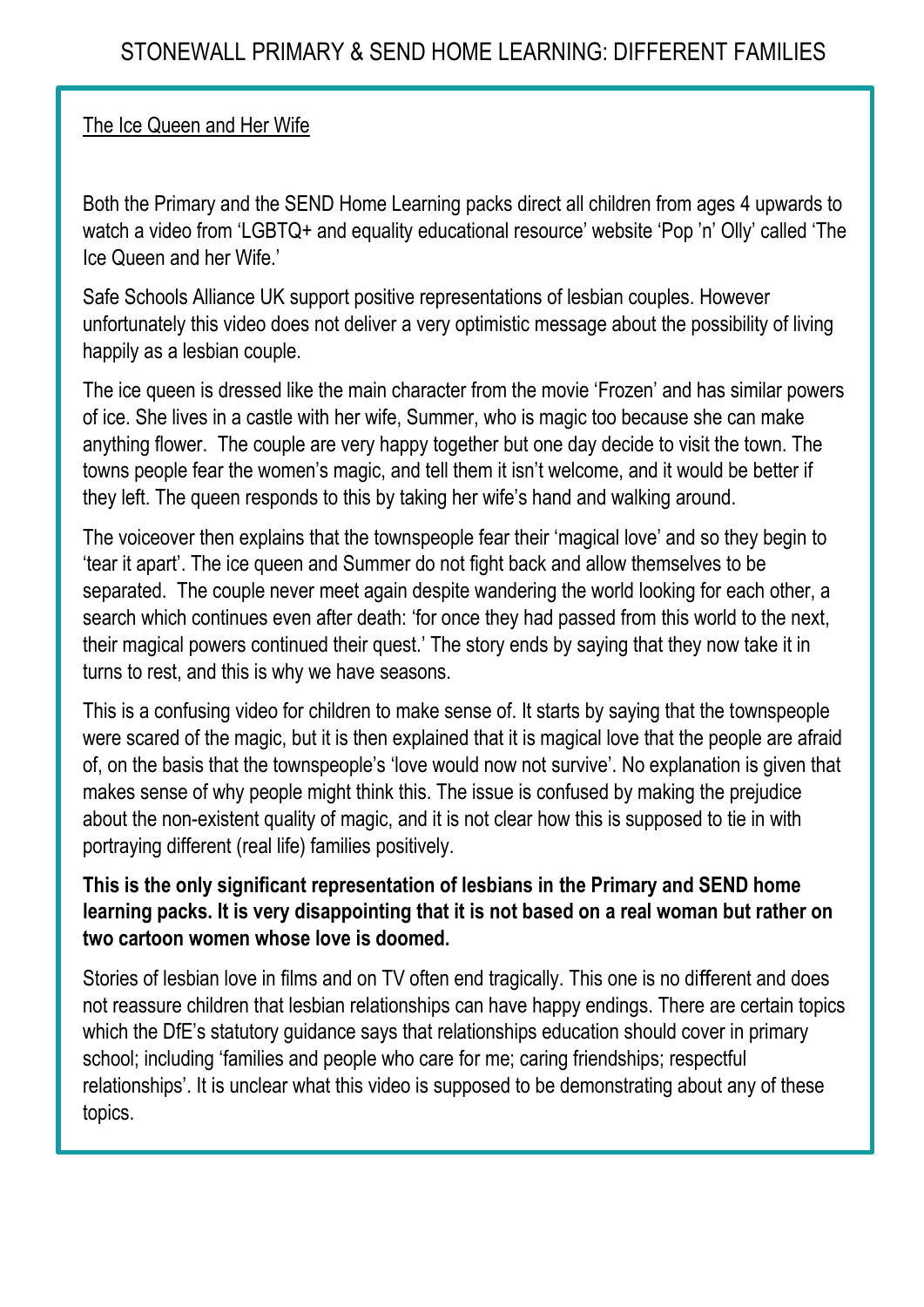#### Jamie

Children from age 7 are asked to watch a Pop'n'Olly video called 'Jamie', based loosely on the story of Cinderella. They are told that Jamie was very handy. She was great at fixing things and could make almost anything'. She has two mean older brothers who make her fix their cars and bikes. She also has to do all the cooking, cleaning and sewing. The brothers have their own fairy godmother who grants them wishes, but she won't grant wishes for Jamie. Jamie has only ever wanted to wish for one thing, which was to 'feel right. Because she didn't… feel right at all. Not in her body that is'. What she feels inside does not match up with what she sees in the mirror.

The Princess invites everyone to the Royal Ball. The brothers and the Fairy Godmother laugh at Jamie's desire to go. She decides that she will go to the ball in disguise, so she designs and makes a car out of a pumpkin, sews a suit and her mice friends cut her long hair short. Jamie likes her new look. She looks in the mirror and realises that she is finally seeing 'who he was…and I'm a boy, I always have been.'

Jamie goes to the ball. The princess is not having a good time as nobody seems to just be themselves. She is intrigued by the young man Jamie and they dance and talk. Jamie tells the princess everything. At the end of the night, the Princess asks 'didn't you want to reveal yourself to your brothers?' but Jamie says that's not possible as 'I'm not wearing a disguise'. Jamie stays with the princess and the brothers find the next day to their disgust that nobody has darned their socks or cleaned the house.

This apparently happy little story is in fact sending **several negative messages** to children:

- A child who is good at stereotypically male pursuits is 'really' a boy 'inside'.
- A child who is unhappy with their role at home will find an escape by 'becoming' the opposite sex.
- A child can become her 'true self' by rejecting her sex and her sexual orientation in order to find happiness

There is clearly a lot wrong in Jamie's life. She is bullied and mistreated by her brothers, as well as the Fairy Godmother, and made to do all the housework. It isn't made clear why, but as she is the only girl it is implied that girls are less valued in Jamie's family. This could sadly be the case for many young girls watching this video.

Instead of challenging this and showing Jamie leaving home to find happiness in a lesbian relationship with someone who values her for herself, it is shown that she is valued when she changes to become part of the standard fairy tale couple: the beautiful princess and the handsome prince. **This is not really challenging society's norms at all but telling children that if they don't fit in with the way that society is set up then they will only be happy if they change themselves.** 

This is a damaging message to give to young girls. Stories like this do nothing to tackle the huge increase in girls seeking treatment for gender dysphoria, many of whom would otherwise grow up to be lesbian.